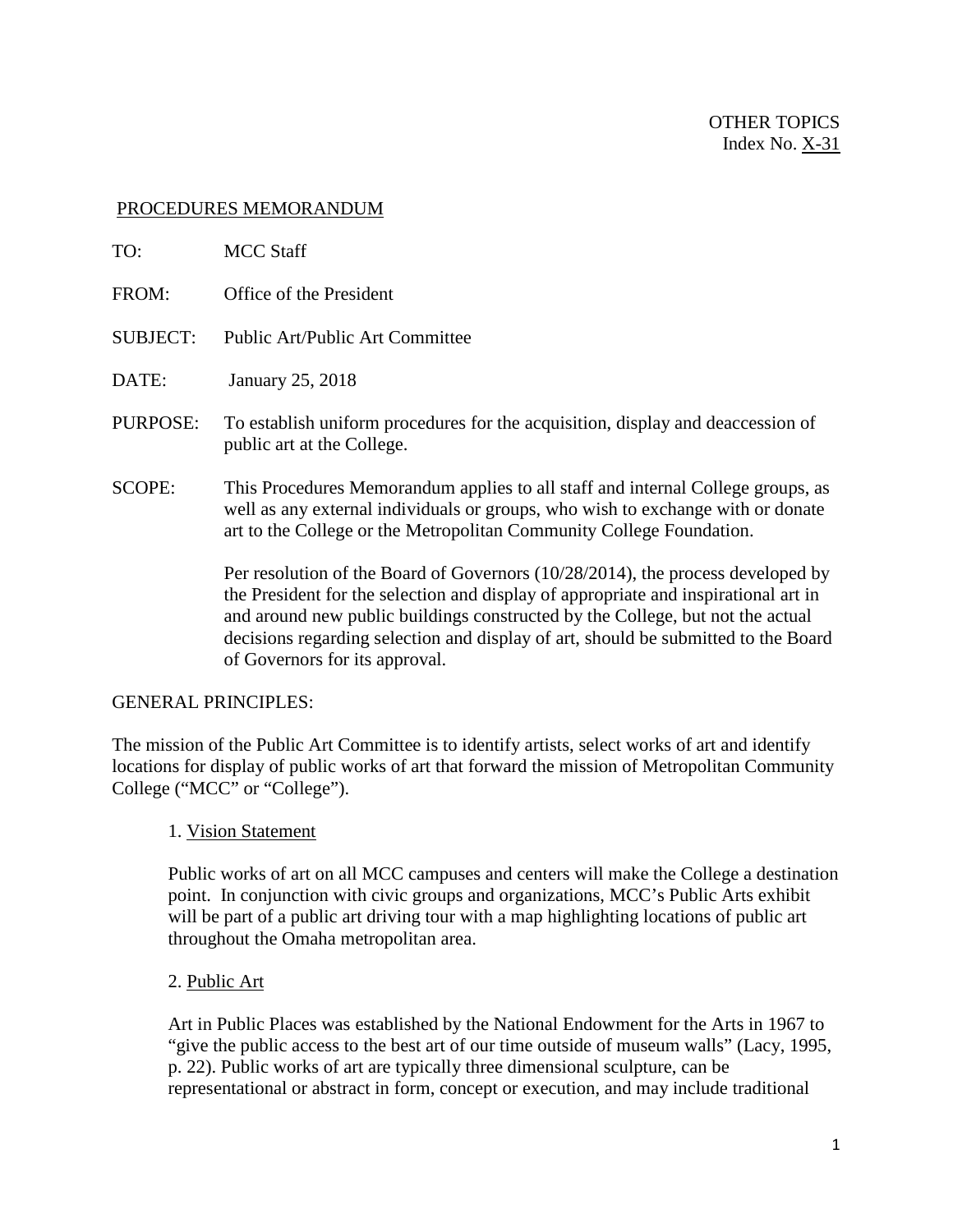and non-traditional mediums or designs that incorporate environmental components. Two dimensional works, such as murals or mosaics, also work within the framework of what the Committee sees as "public art." Public art pieces may also serve a function such as a sculpture that also doubles as a park bench. Installations may be permanent or temporary.

Artwork from MCC's permanent collection displayed in campus and center public spaces is also defined as public art and is subject to the Committee's oversight as outlined below. The permanent collection will consist of all art donated to, sold to, and commissioned by MCC and the MCC Foundation, including works by students, staff, and external artists.

Public spaces, where public art is to hang or be displayed, are spaces that are accessible to the public, including reception areas, student commons areas, College outdoor spaces and hallways.

## 3. Committee Structure

The Public Art Committee shall consist of at least nine members and shall be chaired by the Dean of Humanities and The Arts. A minimum of five members (including the chair) shall come from within the College and be appointed by the College President. A minimum of four external individuals will be selected and invited to serve on the Committee by the internal Committee members. Representatives of the Nebraska Arts Council and the MCC Foundation Executive Director and other individuals interested/experienced in Public Art initiatives will be sought to serve on the Committee.

## 4. Committee Responsibilities

- A. The Committee will recommend public art policy, select display locations, establish both accession and deaccession criteria, maintain inventory and identification guidelines and make recommendations to the College President concerning public art accession, display and deaccession for all MCC campuses and centers.
- B. The Committee will be responsible for creating and maintaining a Master Plan for Art on all the campuses and centers. Final approval of any public art project is the responsibility of the President.
- C. The Committee will work in collaboration with the Office of Campus Planning to recommend proper maintenance and repair of public art.
- D. The Committee will review requests to loan pieces of the College's public art collection to outside entities. Committee recommendations will be forwarded to the College President for final approval. Terms and conditions of any loan of MCC art to another entity will be negotiated by the Director of Administrative Management and the General Counsel.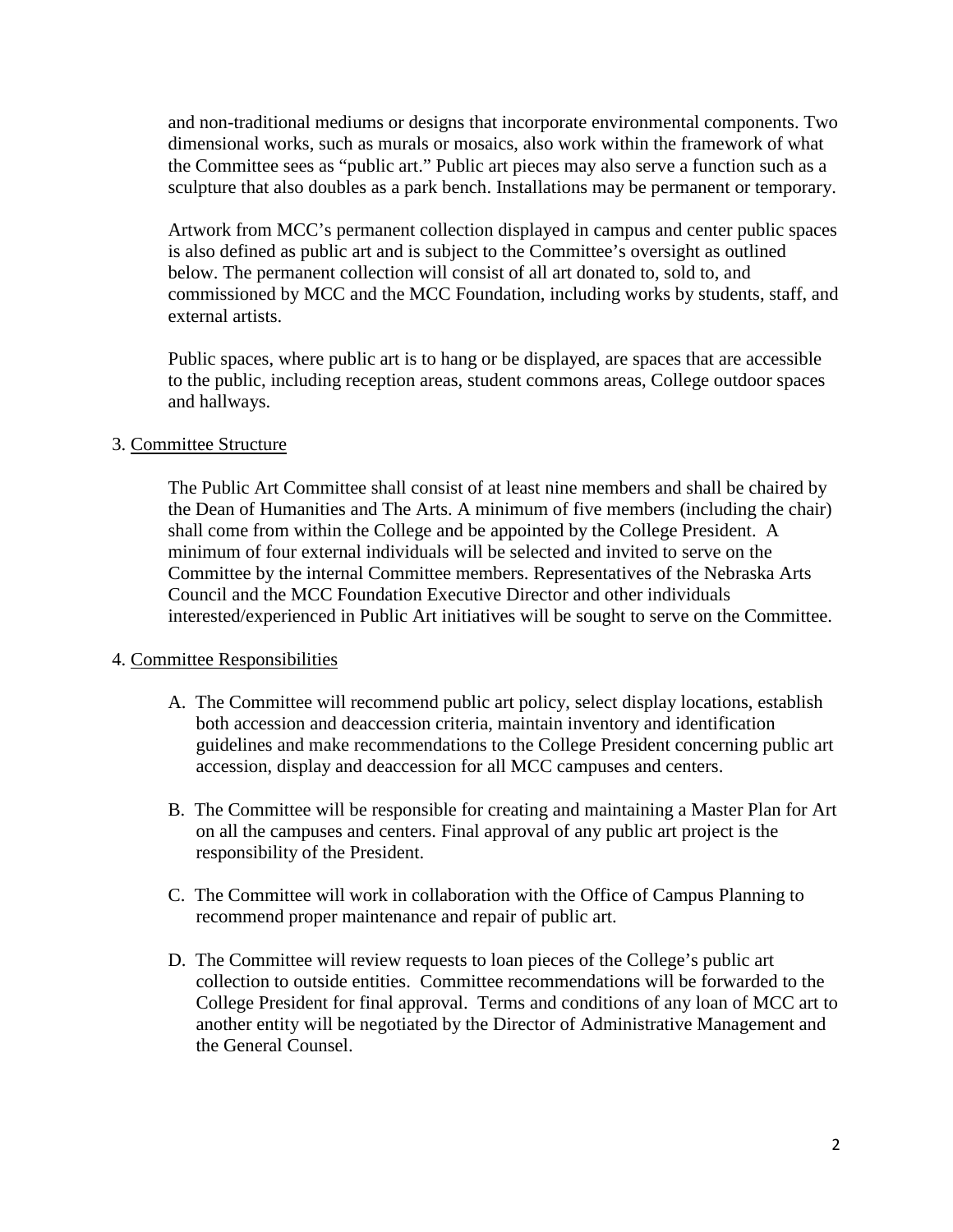- E. After the art is placed in public spaces, the Committee or its designee will continue to monitor the space to ensure that an appropriate environment around the art work is maintained.
- F. The Committee will meet on an as-needed basis and meetings shall be initiated by the Committee Chair.
- G. All public art installations must be reviewed by the Public Art Committee and forwarded, with recommendations, to the College President for his/her approval.

## 5. Selection Process for Public Art

- A. Location Identification
	- 1) The Public Art Committee will seek input from each campus and center, tour each campus and center, utilize the Campus Master Plan and determine the best and most appropriate locations for public art projects.
	- 2) Per resolution of the Board of Governors (10/28/2014), a portion of the art selected for display in new public buildings constructed by the College should be permanently affixed to, or incorporated into the construction of, said buildings in such a way that it cannot be easily removed (such as a tile or stone mosaic built in to a ceiling, wall or the floor, stained glass windows, ornate tapestries, ornate door(s), permanently affixed sculpture, etc.).
- B. Seek Funding—Funds for public art projects will be sought on an ongoing basis. The College development office and the MCC Foundation may seek grant opportunities and private donations to fund projects.
- C. Acquisition of Work—Works may be acquired in any of the following ways:
	- 1) Call for Art—Artists are invited to submit proposed works for an identified location. The Committee will determine the scope and limitations (if any) of the invitational process on a case-by-case basis. Artwork may be purchased or commissioned.
	- 2) Direct Commission—The Committee identifies an artist and works with the selected artist to create a piece for an identified location.
	- 3) Purchase of an Existing Work—The Committee identifies and recommends purchase of an existing work that fits in an identified location and meets the criteria consistent with the mission, vision and design parameters established by the Public Art Master Plan.
	- 4) Donation of an Existing Work—The Committee recommends acceptance of a donated work that meets criteria consistent with the mission, vision and design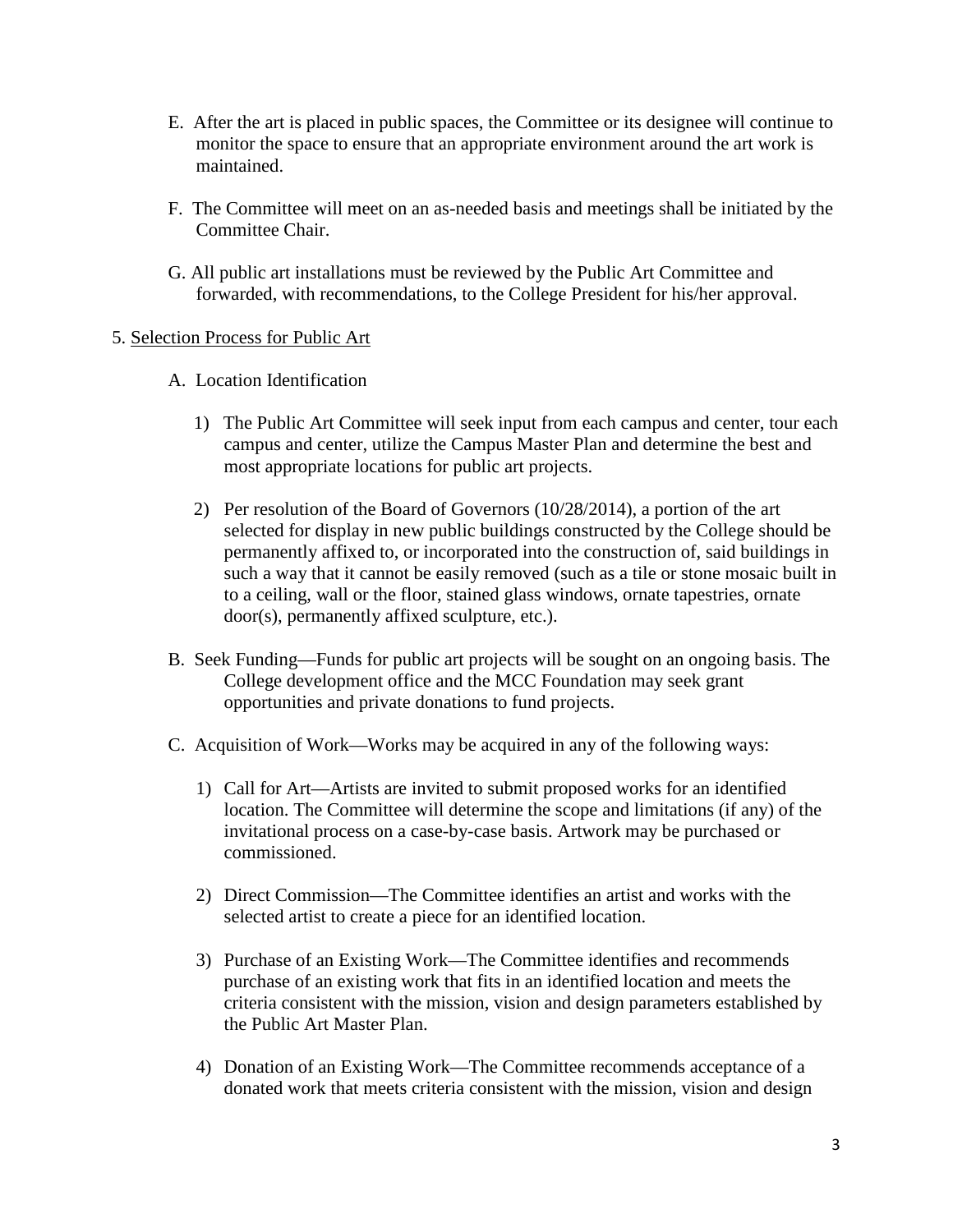parameters established by the Public Art Master Plan. Receipt of any donation of art must list MCC Foundation as the receiving agent. All donations must be consistent with College and Foundation policy and procedures for donation and acceptance of personal property.

- 5) Art on Loan--- The Committee recommends acceptance of a loaned work of art, from the owner of the work, provided that the piece meets criteria consistent with the mission, vision and design parameters established by the Public Art Master Plan. If the President accepts the Committee's recommendation, then the Committee Chair shall work with the Director of Administrative Management and the General Counsel to negotiate the terms and conditions of the loan.
- 6) Donation of Art Created by a Donor-selected Artist—The Committee recommends acceptance of artwork based on review and approval of the proposed artist's credentials and approval of the artist's proposal as that proposal meets criteria consistent with the mission, vision and design parameters established by the Public Art Master Plan.
- 7) Artwork sold to the College or the Foundation by a College employee must be appraised by an independent recognized art appraiser. No artwork can be sold directly by the employee to the College or the Foundation without the input of an outside appraiser. In the case of a commissioned work or a call for art, an appraiser must still verify that the pricing is at an appropriate level. Any artwork transaction between a College employee and the College requires the Public Art Committee Chair to work with the Director of Administrative Management and the General Counsel to negotiate the terms and conditions of the transaction.
- D. Installation— Once identified, the piece will typically be installed by the artist in conjunction with the College Director of Facilities Management. Installation costs, including engineering certifications, transportation to the site, insurance, labor of assistants and artist travel will be borne by the artist. The College may provide necessary site preparation such as concrete footings, utilities, and lighting.
- E. Maintenance The artwork will be displayed at the selected site and maintained within reasonable standards by qualified personnel. If the selected site is deemed inappropriate for any reason, the Committee will be responsible for recommending an alternate location, if necessary.
- F. Deaccession—The Public Art Committee may recommend that a piece, or pieces, in the College's permanent collection, be designated for deaccession (removal) from the collection.

## 6. Selection Criteria

A. Locations--The Committee will identify high-profile locations for public art, including, but not limited to: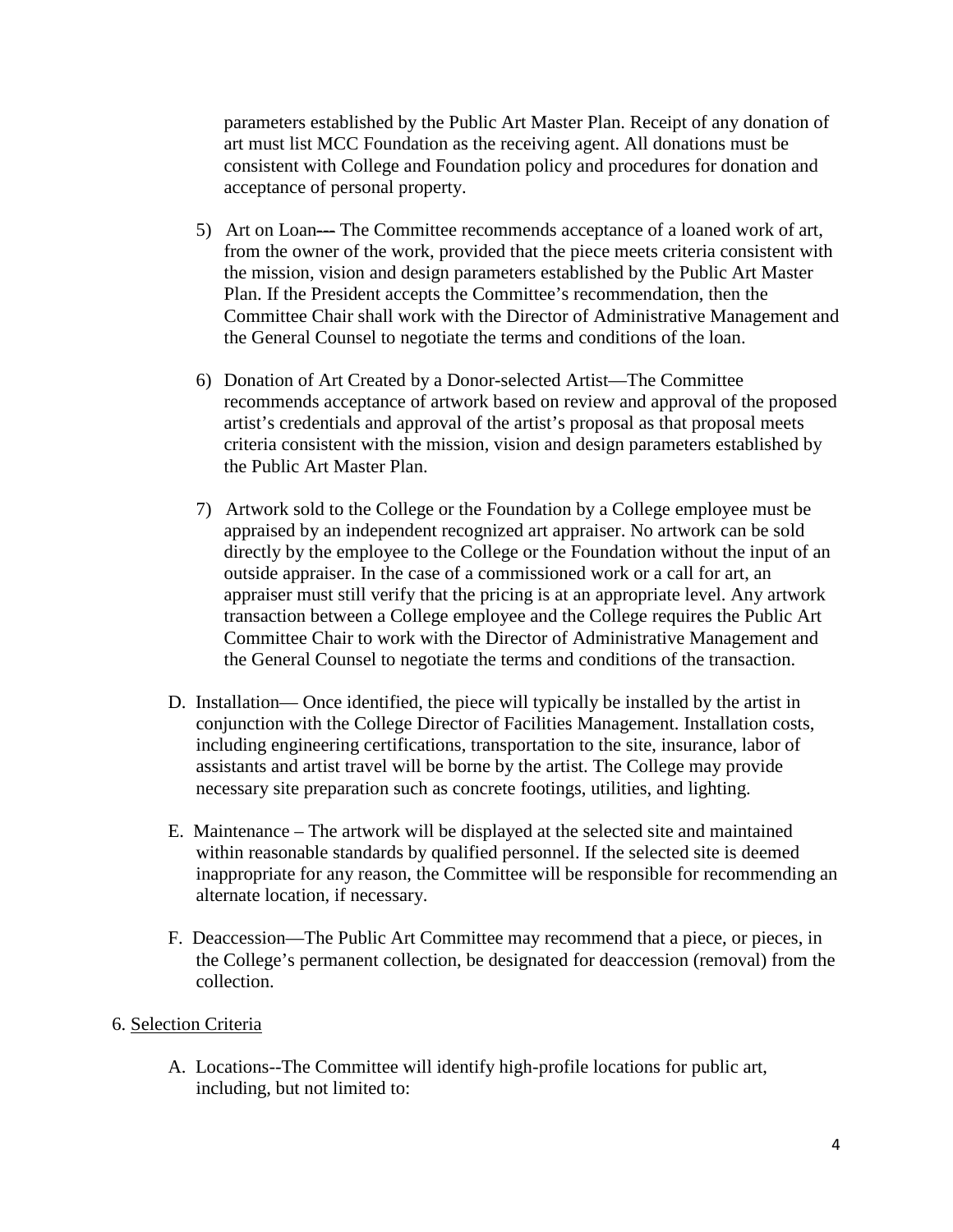- 1) areas of heavy vehicular or foot traffic.
- 2) outdoor gathering spaces.
- 3) natural entry ways.
- 4) sightlines from multiple vantage points.
- 5) building enhancement.
- 6) classrooms and offices where the courses of study are relevant to the work of art being considered for placement in said room.
- B. Art Selection—The Committee will seek a variety of pieces, in terms of creative expression and artistic style, that "fit" the surroundings based on, but not limited to, the following:

1) consistency with the overall College mission and/or individual campus mission.

2) aesthetic/artistic merit.

3) consistency with campus personality/character.

- 4) relationship to the immediate surroundings.
- 5) appropriate size/scale in relation to the location.
- 6) material selection/durability/safety.
- 7) maintenance costs (graffiti removal, cleaning, and weather-related damage prevention/protection).
- 8) site preparation costs.

9) cost.

- C. Per resolution of the Board of Governors (10/28/2014), preference shall be given to art produced by MCC students as part of their coursework.
- D. Once the location, funding, artist and work are identified, the College and the artist will enter into a contractual agreement establishing timelines, terms of payment, a written description of the work to be installed, a visual representation of the work to be installed, site preparation and installation responsibilities, maintenance responsibilities, and reproduction rights. The Committee will make recommendations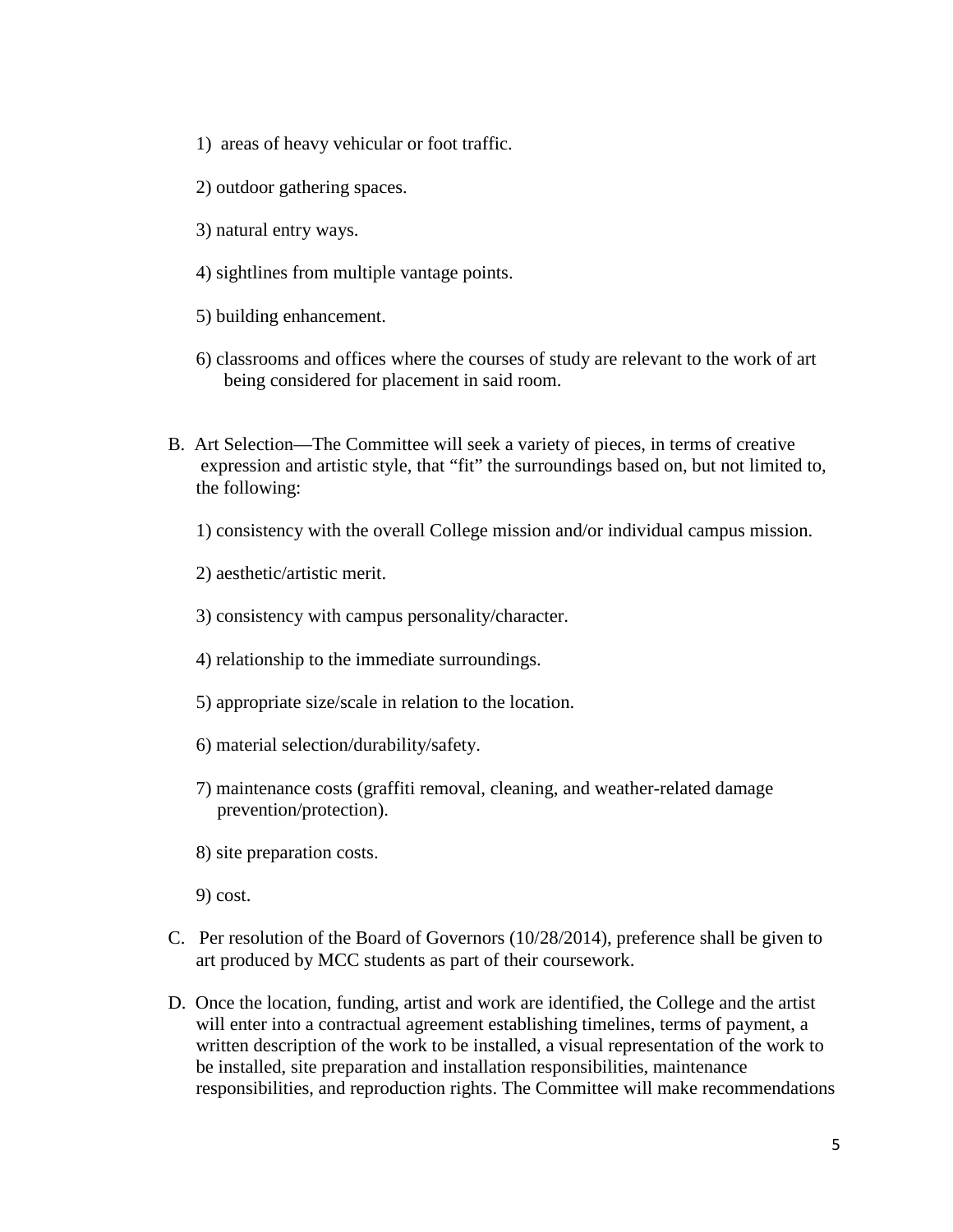to the MCC President based on the terms and criteria established in this document. The College President will make the final approval.

- 7. Deaccession Criteria
	- A. Inappropriate

1) The Committee determines that the art piece is no longer appropriate in its given surroundings.

2) The Committee determines the piece no longer speaks to the mission of a given program or to the mission of the College.

3) The Committee determines a piece is inferior or a near duplicate of a betterexecuted piece either in the collection or being considered for the collection.

4) The work is in poor condition and deemed beyond repair, due to cost or other factors.

B. Legal Restitution

1) The work has been legally reclaimed by another party or entity.

C. Infrequently or Never Exhibited Work

1) The work is rarely or never exhibited.

2) A suitable location for the work is no longer available.

## 8. Disposal of Deaccessioned Art

A. Loan

1) The work may be loaned to another institution.

B. Exchange

 1) The work may be exchanged with another institution or individual in return for a work of equal or greater value, as long as the work received in exchange falls within the Committee's selection criteria.

# C. Sale

1) The work may be sent to surplus auction to be sold.

D. Destruction